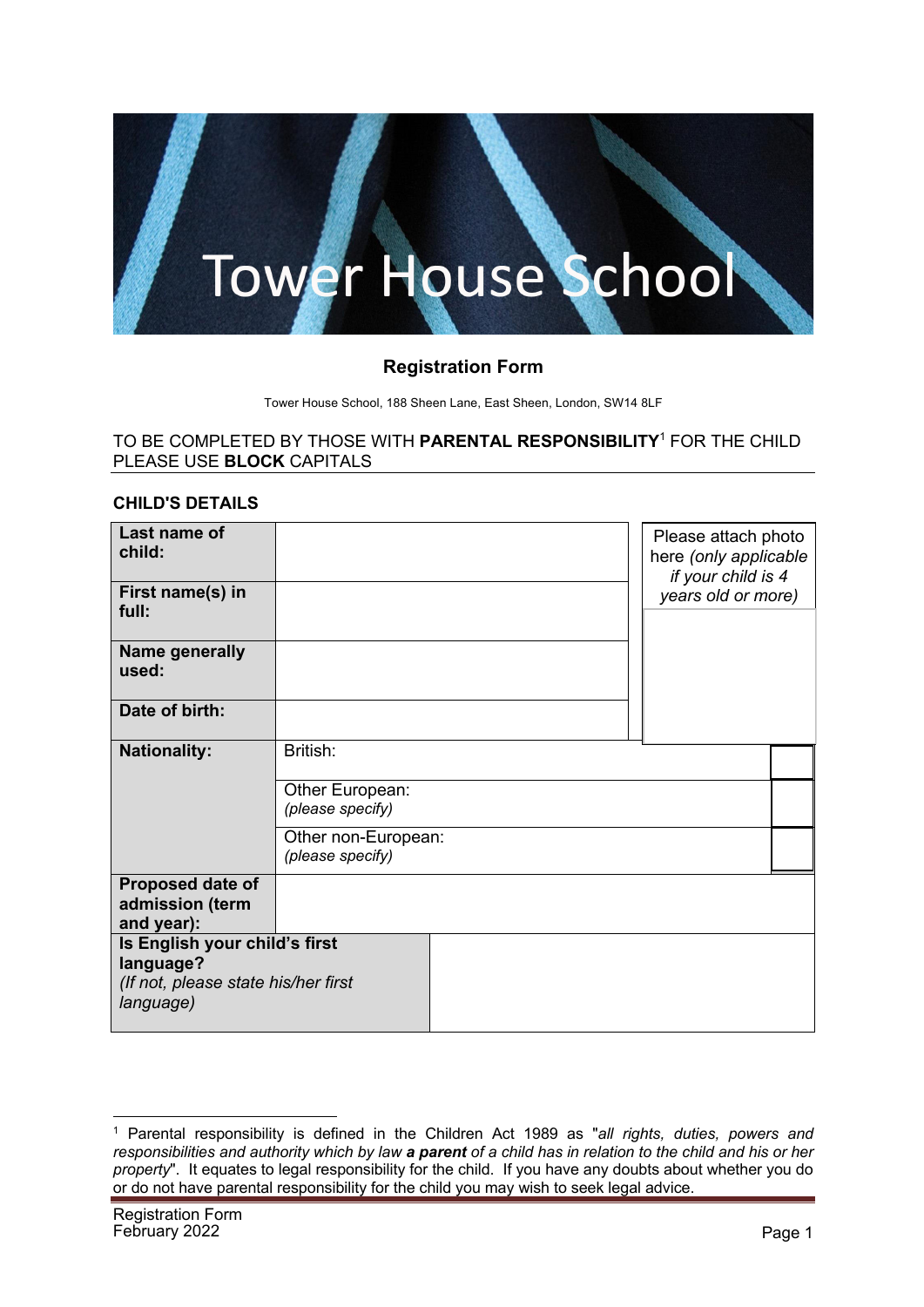## **PARENTS' DETAILS**

| <b>Relationship to</b><br>child                                                         | <b>Parent 1</b> |  | <b>Parent 2</b> |
|-----------------------------------------------------------------------------------------|-----------------|--|-----------------|
| Title:                                                                                  |                 |  |                 |
| <b>Full Name:</b>                                                                       |                 |  |                 |
| <b>Address:</b>                                                                         |                 |  |                 |
| <b>Occupation:</b>                                                                      |                 |  |                 |
| <b>Nationality:</b>                                                                     |                 |  |                 |
| Home telephone:                                                                         |                 |  |                 |
| <b>Work telephone:</b>                                                                  |                 |  |                 |
| <b>Mobile:</b>                                                                          |                 |  |                 |
| E-mail:                                                                                 |                 |  |                 |
| *If you have parental responsibility for the child in a capacity other than as a parent |                 |  |                 |

**\*If you have parental responsibility for the child in a capacity other than as a parent of the child, please state your relationship to the child here:**

**Please mention here the names of any other members of the family attending the School or registered for entry, or any other connection with the School:**

**Please state name and address of the present school or educational institution (with date of entry):**

**Name of Head teacher (or equivalent):**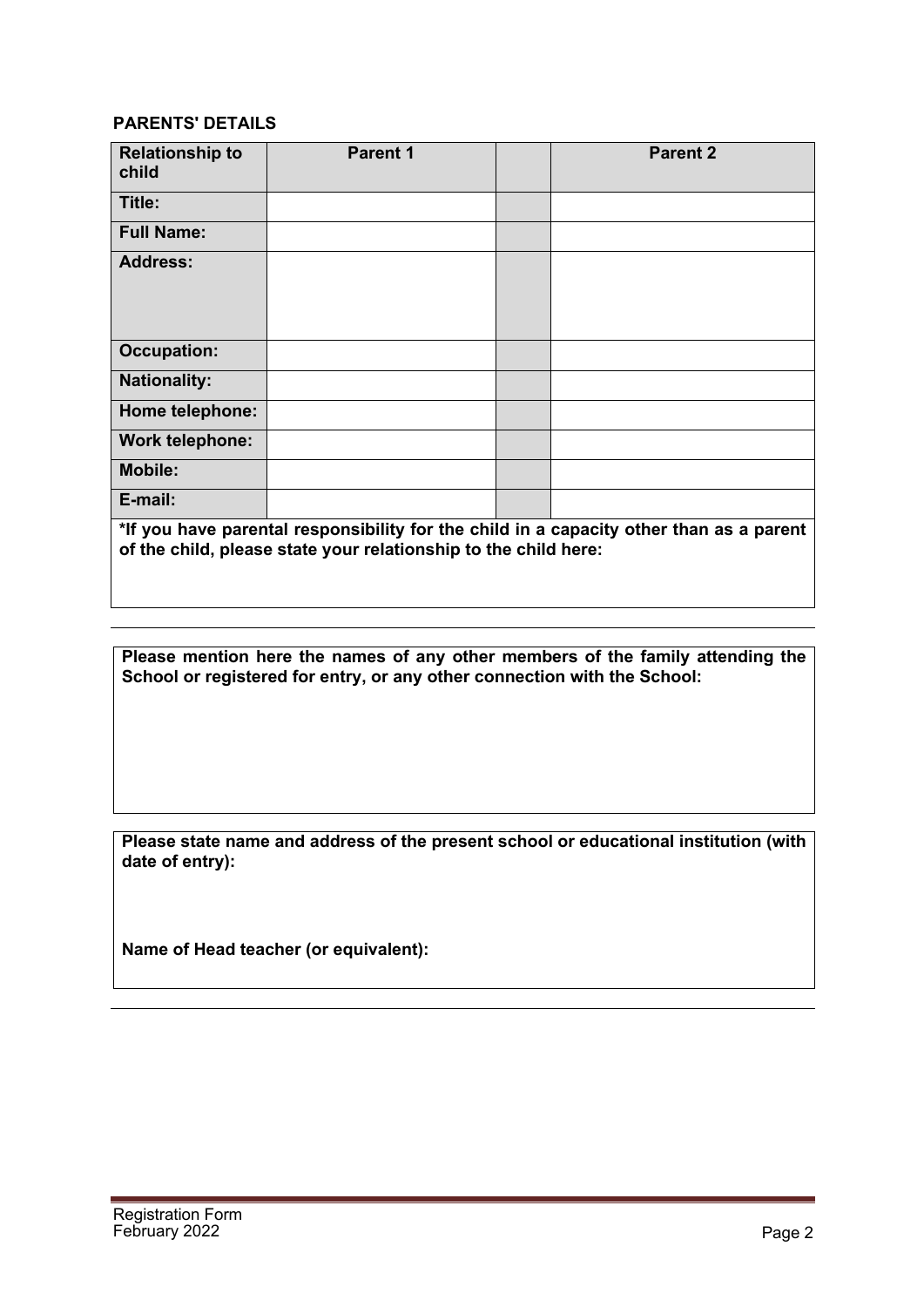| Are there any circumstances or conditions relating to your child of which the |  |
|-------------------------------------------------------------------------------|--|
| School should be aware? Please tick as appropriate:                           |  |

| <b>ADHD</b>            | Allergies              | Asperger's |  |
|------------------------|------------------------|------------|--|
|                        | (please specify below) | Syndrome   |  |
| Autism                 | <b>Dyslexia</b>        | Dyspraxia  |  |
|                        |                        |            |  |
| Hearing impairment     | Visual impairment      |            |  |
|                        |                        |            |  |
| Other                  |                        |            |  |
| (please specify below) |                        |            |  |
|                        |                        |            |  |

*(Please enclose the most recent Education Psychologist's report, if you have one. Please also send us any relevant medical, special needs or other educational reports you may have).*

## **If your child is joining after Reception, are there any special arrangements that need to be made for your child to sit the entrance test?**

## **Do you wish to apply for Bursary Assistance towards the fees?**

N/A

*(Bursary assistance may be offered subject to confirmation of financial status and is subject to annual review. Details of arrangements for Bursaries and application forms will be sent to everyone who expresses an interest.)*

#### **DECLARATION**

We (as the holders of parental responsibility for him) request that the above-named child be registered as a prospective pupil of the School **AND** we enclose a cheque/have transferred to the Tower House School bank account (details below) the **non-refundable** Registration Fee of £100.00. Cheques to be made payable to Tower House School or transferred to our bank account:

NatWest Bank Sort Code: 60-07-20 Account No.:44397828 Acc. Name: Tower House School.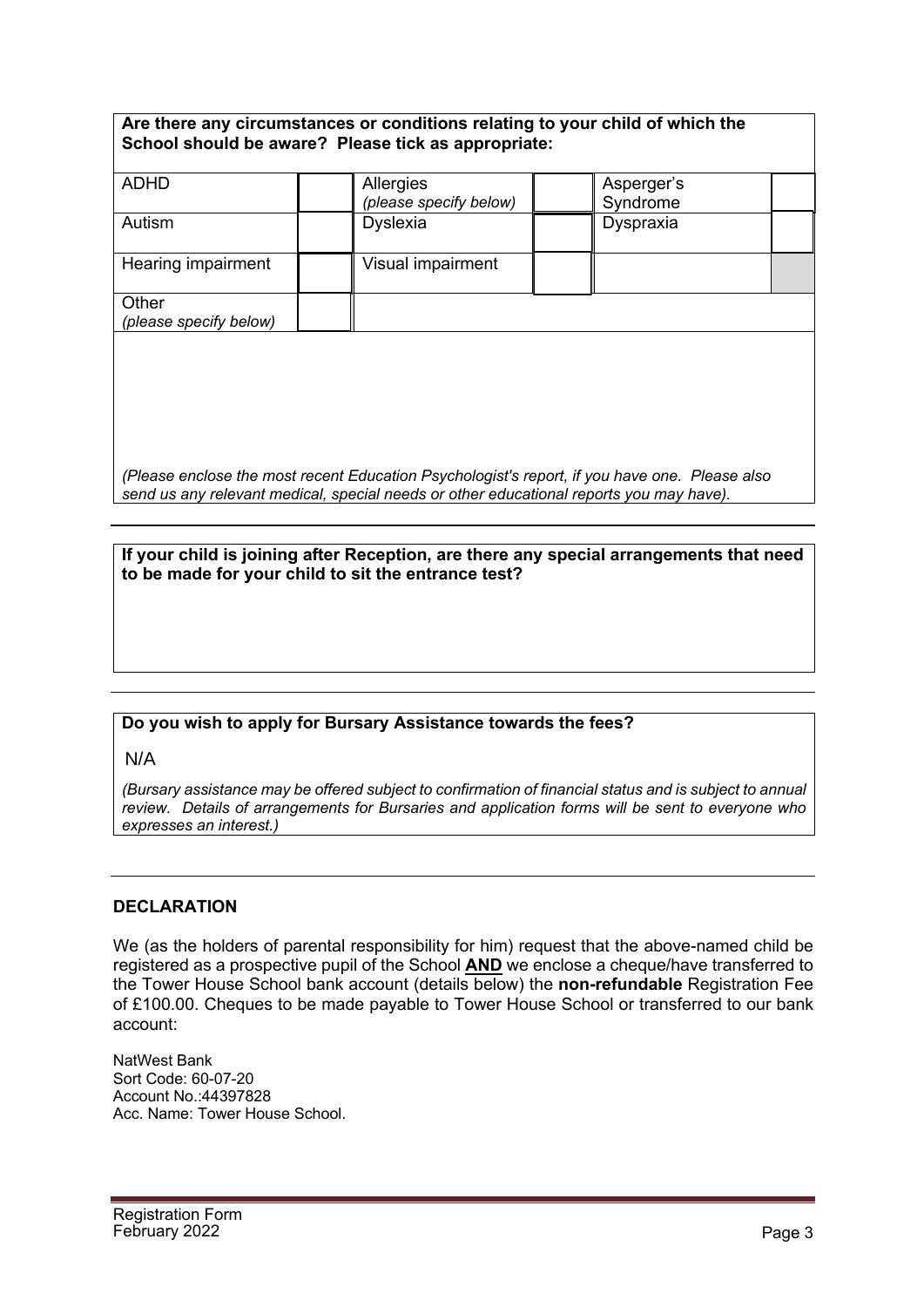By signing this Registration Form we understand, accept and agree that:

- 1. registration of our child as a prospective pupil does **not** secure our child a place at the School but does ensure that our child will be considered for selection as a pupil at the School;
- 2. if our child is offered a place at the School, such an offer will be subject to the School's terms and conditions for the provision of educational services<sup>2</sup>, which will bind us (as the holders of parental responsibility for him) in the event (and from the moment) that we accept the place;
- 3. if our child is offered a place at the School, such an offer will be subject to us confirming that our child has the right to enter, live and study in the United Kingdom;
- 4. if applicable, the School may request from our child's present school or educational institution: (a) information and a reference in respect of our child; and/or (b) information about any outstanding fees and/or supplemental charges;
- 5. the School may process any personal data about us (or either of us) and our child, including sensitive personal data about our child (such as medical details), for the purposes of:
	- (i) administering its list of prospective pupils;
	- (ii) its registration, selection and/or admission procedures, including as set out above; and
	- (iii) communicating with the parents of prospective pupils about the School and generally managing relationships between the School and its prospective pupils.

| Signed by:              | Signed by:              |
|-------------------------|-------------------------|
| (signature)             | (signature)             |
| (print name)            | (print name)            |
| (data)                  | (data)                  |
| (relationship to child) | (relationship to child) |

Please state where you first heard about Tower House School: …………………………………

*Details of current fees can be found on our website and are updated annually.* 

 $2$  A copy of the current terms and conditions (known as the School's Parent Contract) is available for your information upon request at any time, but please note that the version of the parent contract supplied may be subject to change prior to the point in time when a place at the School for your child may be offered.